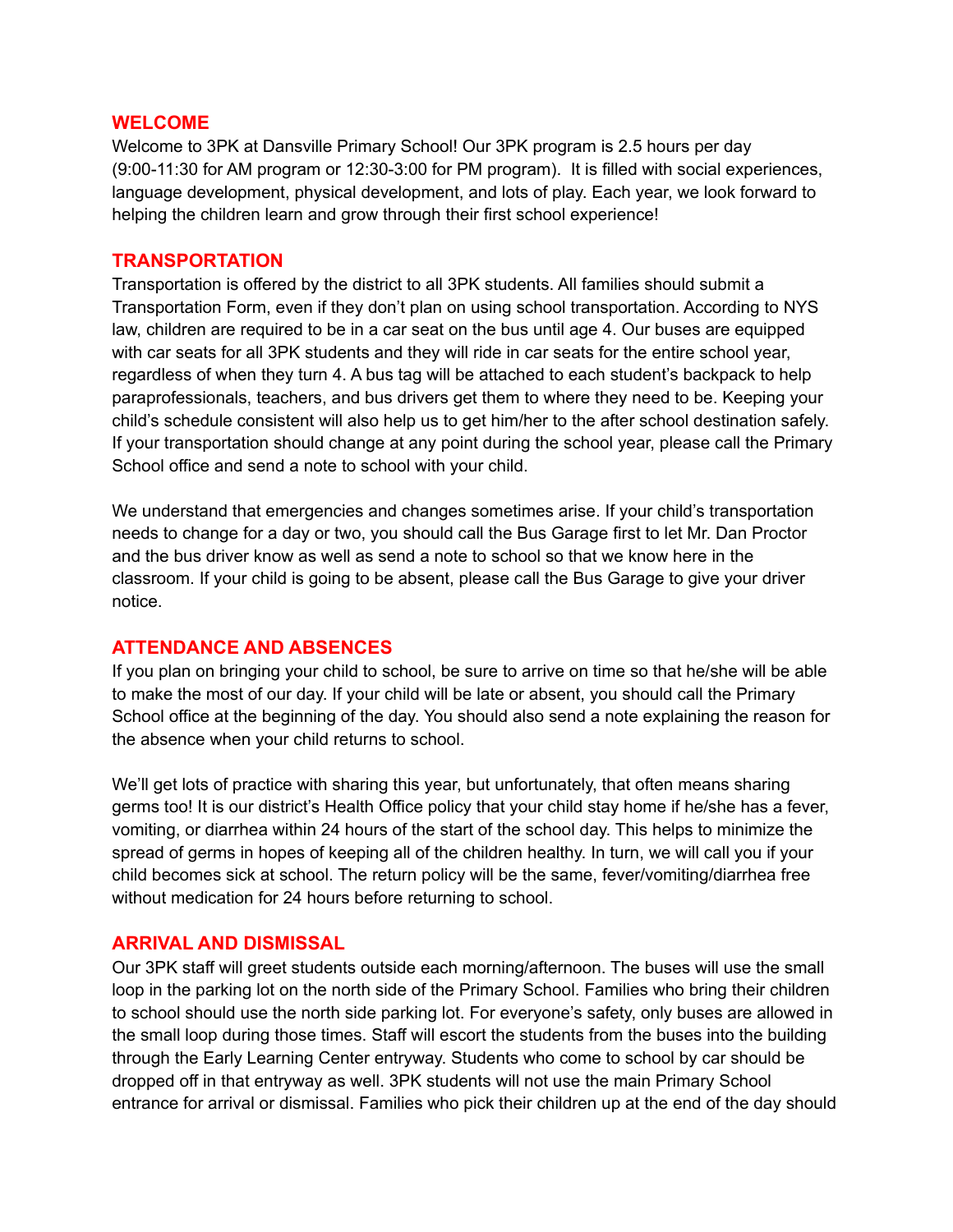meet us outside the Early Learning Center doors at dismissal time. To ensure safety, we will dismiss the students one by one to their caregivers who will need to sign them out before leaving. If your child arrives at school late or needs to be excused during the school day, the main doors to the Primary School should be used.

## **SNACK, SHARING, CELEBRATIONS, & SPECIAL DAYS**

It's important for our little learners to be healthy and strong. We'll make every effort to make sure their social, emotional, and physical needs are met while they're at school. One way to meet their physical needs is by taking a break to recharge and fill their bellies with a snack. We have a "community-style" snack where each child is assigned a day, about once a month, to bring in a snack for the class. All snacks should be store-bought and at this time individually wrapped for the students. The children are often quite hungry by the time we sit down for snack time, so it is important that the snacks shared are nutritious and low in sugar. We have access to a refrigerator and freezer, so cold items can be sent in. Food items like cookies, doughnuts, gummies/fruit snacks, and other sugary treats should be saved for birthdays and other special celebrations.

And we do love celebrating in 3PK! We celebrate holidays, milestones, achieving goals, and more. Each child's birthday will be celebrated too! We celebrate birthdays as close to the actual day as possible. If your child's birthday doesn't fall during the school year, don't worry! We'll celebrate with an 'unbirthday' on another day.

As holidays and other special days approach, you may get a note home requesting a donation of paper products or food items to help us celebrate. These donations are optional and it's always okay to pass on sending items in.

## **COMMUNICATION**

Open communication between home and school is a crucial part of student success at all levels, even 3PK! We will make every effort to keep families informed of events, progress, and concerns at school. Should you have any information, success stories, ideas, or concerns please feel free to share them with us too!

There are many ways to get in touch. Teachers access email regularly throughout the day, so that is usually the best way to connect, but you can also call the office or classroom for urgent matters. The best times to call if you need to have a conversation are 7:45-8:45 and 3:00-3:30. If you need to change your child's transportation or have him/her leave early, please call the office, not our classroom.

Additionally, we use a great communication app called SeeSaw. SeeSaw allows teachers to securely and privately send text messages to families. It's also an effective way for parents to contact teachers. Each child will have his/her own SeeSaw account which includes a 'journal' where we will post pictures of the children and their work. The account carries over from teacher to teacher, year to year, creating a virtual portfolio of school memories for your child. Many teachers in our district use this app. Families are highly encouraged to download the SeeSaw